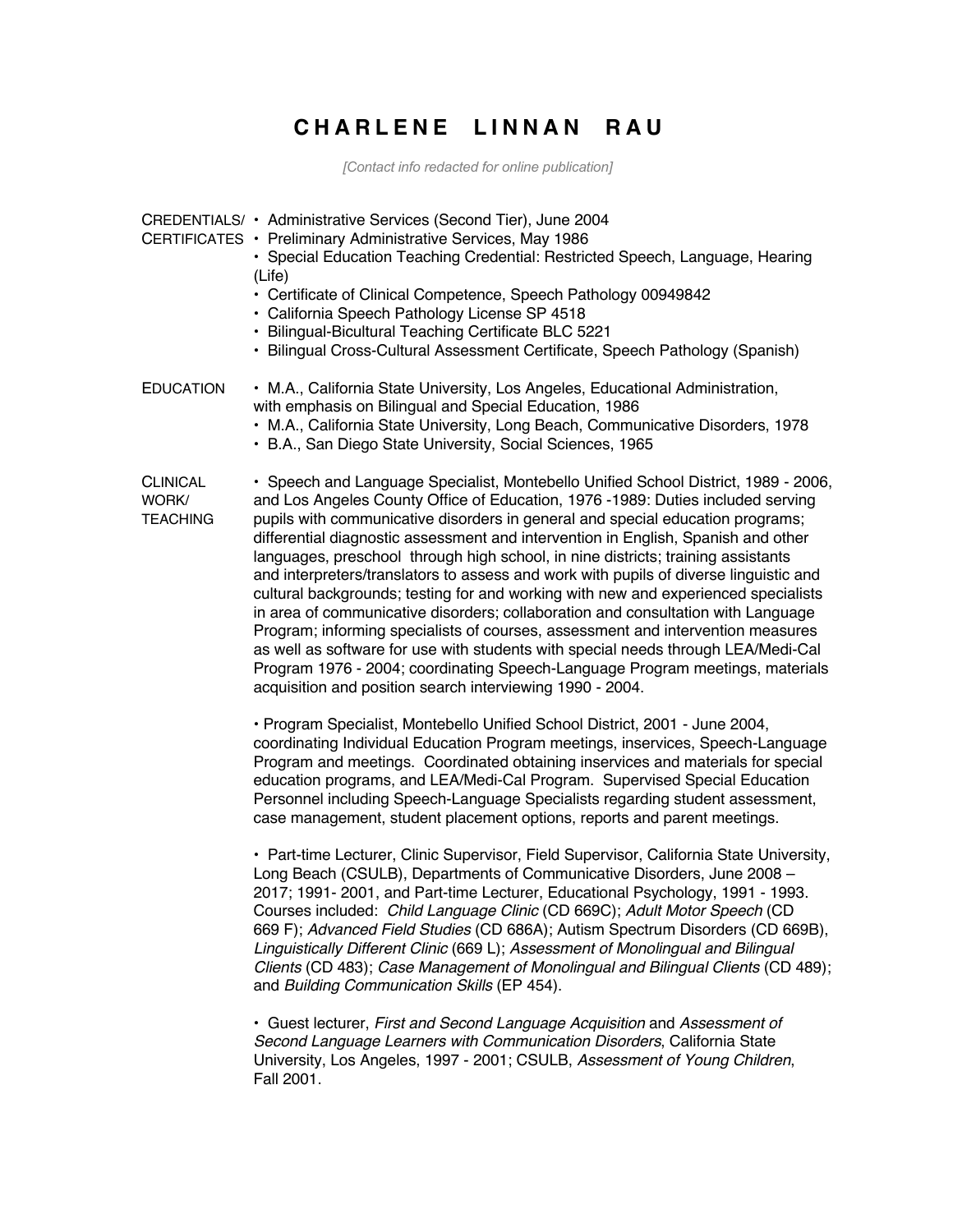• Workshop Presenter to parent groups, Head Start teachers, general and special education staff, Riverside and Los Angeles County Offices of Education, and California Speech, Language and Hearing State (CSHA) and American Speech, Language and Hearing (ASHA) National Conferences. Topics included: Preschool assessment and intervention; assessment and intervention with individuals from diverse cultural and linguistic backgrounds; first and second language acquisition; inclusive education; attention deficit hyperactivity disorders; special education requirements and laws (1977 - 2006).

CONFERENCE • CSHA Social Co-Chair, Long Beach 2015, Anaheim 2016, Pasadena 2017 COORDINATION/• CSHA Operations Co-Chair with Lindsey Jessop, 2014, San Francisco COMMITTEES • CSHA Program Co-Chair with Betty McMicken and Angela Mandas, CSHA 2011 State Convention, Los Angeles • CSHA Hospitality Co-Chair with Ellen Lamberth, CSHA 2009 and 2010 State Conventions, Long Beach and Monterey • CSHA District 6 Advisory Board Member, 2000 – 2006, 2008 - present • Chair, CSHA Committee on *Position Paper on Alternative Assessment*, 2007-09 • Program Co-Chair with Betty McMicken, CSHA 2007 State Convention, Long Beach: Duties included meeting with Program Committee; reviewing presenters' proposals; contacting, coordinating and finalizing arrangements for invited speakers; preparing final updates for presentations (workshops, seminars, mini-seminars, poster sessions). • Reader, Proposals for Child Language Presentations, ASHA 2011, San Diego, CA • Coordinator of inservices including CSHA CEU-approved inservices for Montebello Unified School District 2001 - 2004, Speech-Language Program. • As CSHA District 6 Director, coordinated workshops 2002-2004. As District 6 Director-Elect, assisted Director with coordination of CSHA workshops 2000-2002. SELECTED • Rosemary Scott, *Vocal assessment and intervention*, CSHA District 6, Nov 11, 2003 WORKSHOPS: • Christine Ristucci, *"Got R Problems?"*, CSHA District 6, October 27, 2003 • Barbara Moore Brown and Elaine Stevich, *NOMs and Benchmarks,* CSHA Southern Regional Conference, Children's Hospital Los Angeles, October 13, 2001 • Terry Saenz, *Effective assessment and therapy with diverse populations*, Montebello Unified School District and CABLSS Conference, 1995 • Henriette Langdon, *¿Que pasa? Enhancing home-school communication with Spanish- speaking families*: *Research and practice*, California Association of Bilingual Speech-Language Services (CABLSS) - CSHA, 1992 • Stephen Krashen, *Language and literacy issues in diverse populations*, CABLSS- CSHA-Los Angeles County Office of Education (LACOE), 1991 • Margie Medrano Biddick, *Los padres son maestros/Parents are teachers*, CABLSS-CSHA-LACOE, 1990 • Alba Ortíz, *Special education needs of linguistically diverse populations*, CABLSS-CSHA-LACOE, 1989 MANAGEMENT/ • Social Co-Chair, CSHA 2015, 2016 & 2017; Operations Co-Chair, CSHA 2014 POSITIONS/ • Program Co-Chair, CSHA State Convention, 2007 and 2011 COMMITTEES • Hospitality Co-Chair, CSHA State Conventions, 2009 and 2010 • Clinic and Field Supervisor, CSULB, 2008 – 2012; 1999 – 2001, 2007-2017 • Director, CSHA District 6, 2002 – 2004; Director-Elect, 2000-04

• Program Specialist, Montebello Unified School District, 2002-04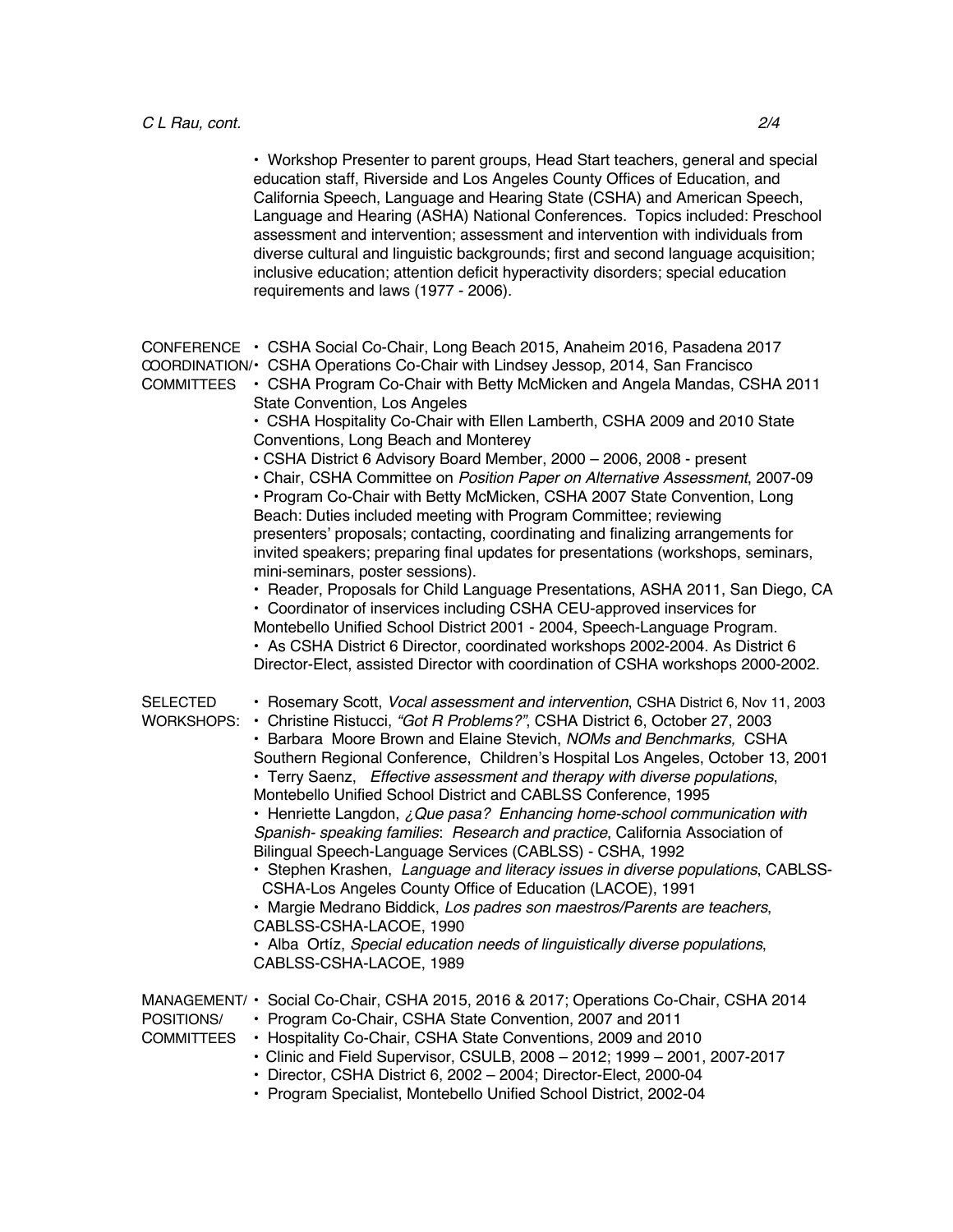- Chair, CSHA Southern Regional Conference, Los Angeles, October 2001
- Chair, CSHA Committee on Position Paper on Alternative Assessment, 2007-09
- Chair, CSHA Committee on Proposition 227 Position Paper, 1999-2000
- Master clinician, supervisor, mentor: Clinical Fellowship Year; Professional Licensure Year; Student Teaching, 1978 - 2006; Summer 2008; Spring 2009
- Member, Advisory Board, California, CSHA District 6, 1994–96; 2000-04; 08-12

• Co-Chair, California Association of Bilingual Speech and Language Services (CABLSS), 1989 - present

- Member, State Nominating Board, CSHA, June 1995 June 1997
- Member, Committee to Review Guidelines for Handbook for Language, Speech and Hearing Services in Schools, May 1997
- Member, Task Force on Speech-Language Clinician Caseloads, CSHA, 1993-95
- Member, Task Force on Working Effectively with Linguistically and Culturally Diverse Populations, CSHA, 1994-95 & 2015-16
- Member, District 6 Nominating Committee, CSHA, 1993-95
- Member, Advisory Board, Department of Communicative Disorders, California State University, Long Beach
- Member, Advisory Board, Department of Communicative Disorders, Bilingual Speech Pathology and Audiology Grant, California State University, Long Beach, 1991-2002

• Member, Advisory Board, Department of Communication Disorders, Joint Bilingual Educational Psychology-Speech Pathology Program, California State University, Los Angeles, 1996-2000

• Member, Bilingual Special Education Assessment Handbook Committee, Montebello Unified School District, June 1996

| <b>SELECTED</b> | • Barry M. Prizant: Preventing Problem Behavior Through an Emotional Regulation, |
|-----------------|----------------------------------------------------------------------------------|
|                 | WORKSHOPS/ Relationship-Based Approach, Feb 8, 2017                              |

- CONFERENCES Autism, Applied Behavioral Analysis Workshop, 2015
- ATTENDED California Speech-Language-Hearing State Conventions, 1995 2016
	- American Speech-Language-Hearing National Conventions, 1977, 1996, 1999 & 2005

• Los Angeles County Office of Education Speech-Language Conference 2000 - 2006; 2008 – 2017

- Selective Mutism, Los Angeles Administrators Special Education (LACASE), 2012
- Parkinson International Congress, Washington, D.C., 2005
- Autism Workshop, Orange County Office of Education, 2005
- Links Program: Autism, Los Angeles County Office of Education, 2004
- ASHA Schools Issues, Los Angeles, August 1998
- Brain Research Conference, City of Commerce, May 1998
- Infant Development Association State Conference, Irvine, CA, January 1997
- Fragile-X Conference, Children's Hospital, Los Angeles, April 1996

• Transdisciplinary play-based assessment, Toni Linder, University of Denver, July1995